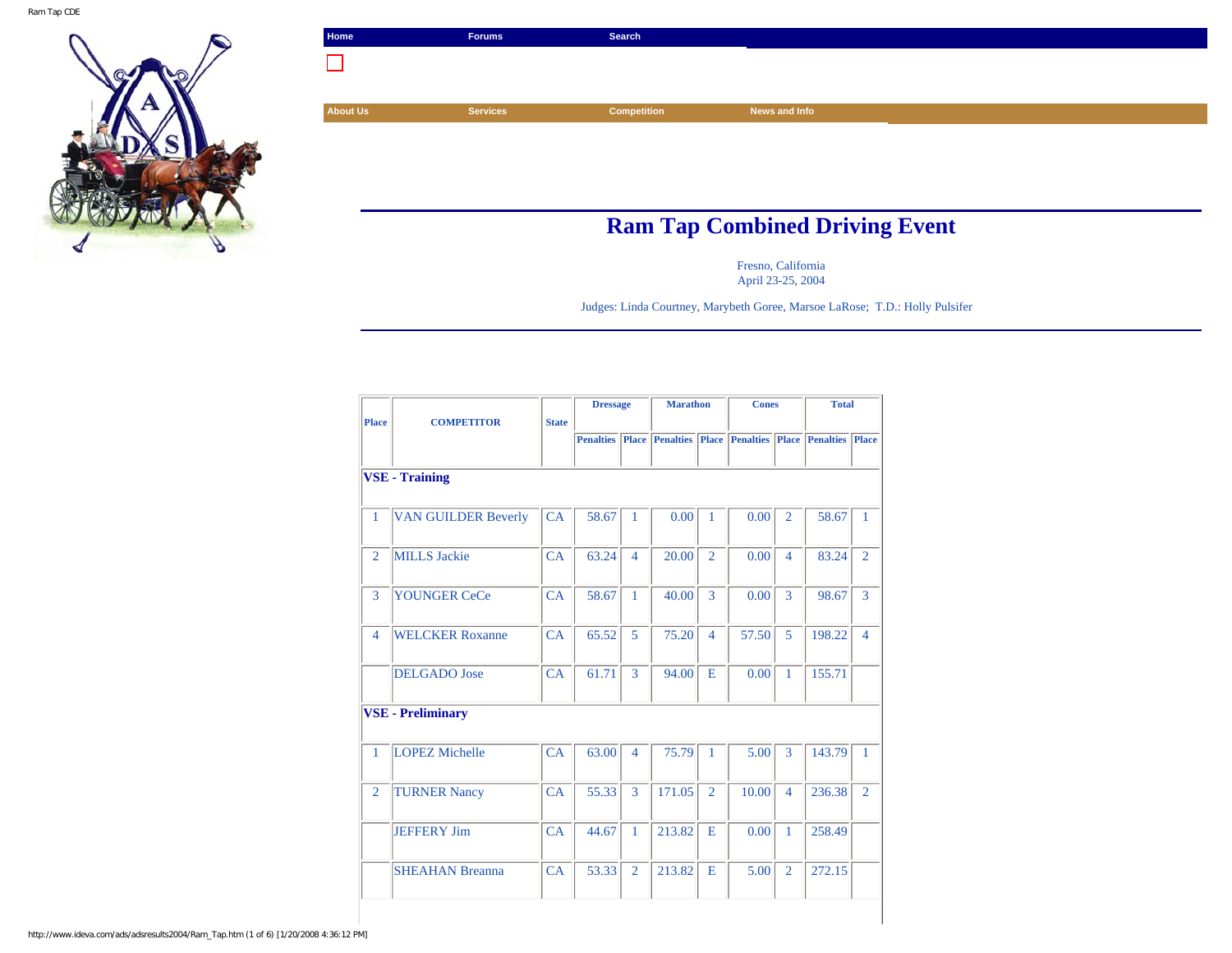|                | <b>Training Level Single Pony</b>  |           |       |                |        |                |       |                |        |                |
|----------------|------------------------------------|-----------|-------|----------------|--------|----------------|-------|----------------|--------|----------------|
| 1              | <b>SCHUMAKER Pat</b>               | <b>CA</b> | 39.62 | 1              | 0.00   | $\mathbf{1}$   | 5.00  | 8              | 44.62  | 1              |
| 2              | <b>KNIGHT Kristi</b>               | <b>CA</b> | 39.62 | $\mathbf{1}$   | 8.20   | 5              | 0.00  | 1              | 47.82  | $\overline{2}$ |
| 3              | <b>BALL Kaitlin</b>                | <b>CA</b> | 50.29 | 6              | 0.00   | $\mathbf{1}$   | 5.00  | 5              | 55.29  | 3              |
| 4              | <b>BALARSKY Colleen</b>            | CA        | 64.76 | 8              | 0.00   | $\mathbf{1}$   | 5.00  | 6              | 69.76  | $\overline{4}$ |
| 5              | <b>WELCKER Cassie</b>              | CA        | 65.52 | 9              | 0.00   | $\mathbf{1}$   | 5.00  | 7              | 70.52  | 5              |
| 6              | <b>JOHNSON Trudy</b>               | CA        | 41.90 | 3              | 36.60  | 9              | 0.00  | 3              | 78.50  | 6              |
| 7              | <b>BEEBE Jill</b>                  | CA        | 65.52 | 9              | 20.00  | 6              | 0.00  | $\overline{2}$ | 85.52  | 7              |
| 8              | <b>KELTON Billy</b>                | CA        | 76.95 | 12             | 20.00  | 6              | 15.00 | 10             | 111.95 | 8              |
| 9              | <b>CARSON Patti</b>                | <b>CA</b> | 47.24 | 5              | 74.80  | 10             | 0.00  | $\overline{4}$ | 122.04 | 9              |
|                | <b>MATTOS Wendy</b>                | <b>CA</b> | 43.43 | 4              | 20.60  | 8              | 18.75 | E              | 82.78  |                |
|                | <b>FREEMAN Kathy</b>               | CA        | 51.81 | 7              | 93.50  | Е              | 10.00 | 9              | 155.31 |                |
|                | <b>MOODY</b> Jane                  | CA        | 75.43 | 11             |        | W              |       |                |        |                |
|                | <b>Training Level Pair Pony</b>    |           |       |                |        |                |       |                |        |                |
| $\mathbf{1}$   | <b>ADAMS</b> Grace                 | CA        | 60.19 | $\mathbf{1}$   | 47.80  | $\mathbf{1}$   | 15.00 | 1              | 122.99 | $\mathbf{1}$   |
|                | <b>Training Level Horse Pairs</b>  |           |       |                |        |                |       |                |        |                |
| $\mathbf{1}$   | <b>OLSEN</b> Stephen               | CA        | 38.10 | 1              | 10.60  | 1              | 10.00 | $\mathbf{1}$   | 58.70  | 1              |
| $\overline{2}$ | <b>ALLEN Hale</b>                  | <b>CA</b> | 44.95 | $\overline{2}$ | 116.00 | $\overline{2}$ | 19.00 | $\overline{2}$ | 179.95 | $\overline{2}$ |
|                | <b>Training Level Single Horse</b> |           |       |                |        |                |       |                |        |                |
| $\mathbf{1}$   | <b>UNTIEDT Doug</b>                | CA        | 36.57 | $\overline{2}$ | 0.00   | $\mathbf{1}$   | 0.00  | 3              | 36.57  | $\mathbf{1}$   |
| $\overline{2}$ | <b>HINKLEY Emery</b>               | <b>OR</b> | 41.14 | 3              | 2.60   | 5              | 5.00  | 9              | 48.74  | $\overline{2}$ |
|                | <b>MERRIT Harriet</b>              | CA        | 54.10 | 5              | 4.80   | 8              | 0.00  | $\overline{2}$ | 58.90  | $\overline{3}$ |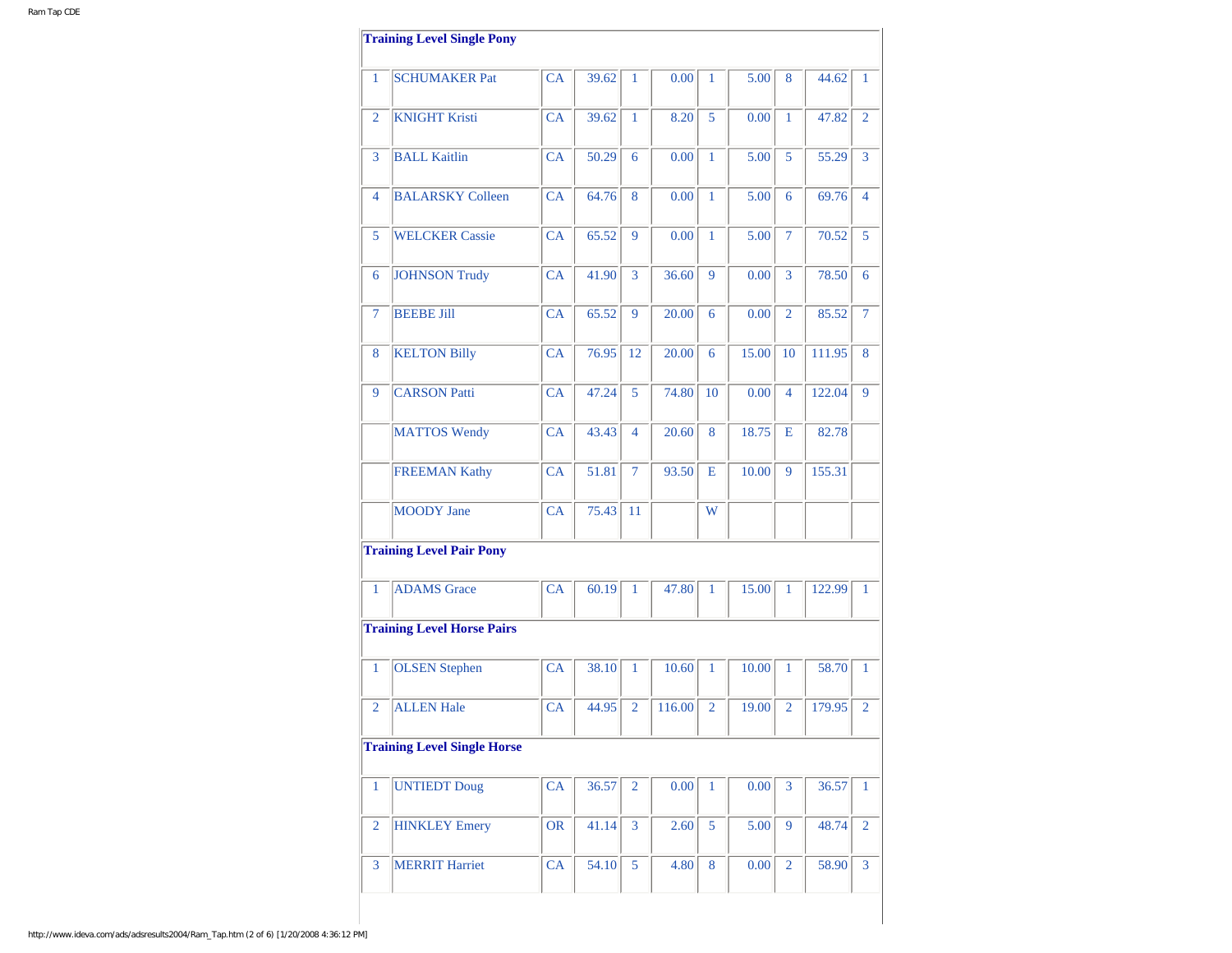| 4              | <b>GRIMES Kathy</b>                  | CA        | 54.10  | 5              | 4.20   | 6            | 10.00 | 11             | 68.30  | 4              |
|----------------|--------------------------------------|-----------|--------|----------------|--------|--------------|-------|----------------|--------|----------------|
| 5              | <b>LAMPHERE Nori</b>                 | <b>WA</b> | 54.86  | 7              | 4.40   | $\tau$       | 10.00 | 15             | 69.26  | 5              |
| 6              | <b>YECK</b> Denise                   | CA        | 68.57  | 12             | 0.00   | $\mathbf{1}$ | 10.00 | 13             | 78.57  | 6              |
| 7              | <b>POPPENBERG Karl</b>               | CA        | 75.43  | 16             | 5.60   | 10           | 0.00  | $\mathbf{1}$   | 81.03  | $\overline{7}$ |
| 8              | <b>O'BRIEN Carol</b>                 | CA        | 79.24  | 19             | 0.00   | $\mathbf{1}$ | 5.00  | 8              | 84.24  | 8              |
| 9              | <b>SHEAHAN Heidi</b>                 | CA        | 70.10  | 13             | 0.00   | 1            | 15.00 | 16             | 85.10  | 9              |
| 10             | <b>CHRISTIANSEN Susan</b>            | <b>CA</b> | 70.10  | 13             | 5.40   | 9            | 10.00 | 11             | 85.50  | 10             |
| 11             | <b>STABLEFORD Pam</b>                | CA        | 76.19  | 17             | 9.40   | 11           | 5.00  | $\tau$         | 90.59  | 11             |
| 12             | <b>BOOTH Sharon</b>                  | <b>CA</b> | 41.90  | 4              | 62.00  | 13           | 0.00  | 5              | 103.90 | 12             |
| 13             | <b>MATTOX Howard</b>                 | CA        | 78.14  | 18             | 22.00  | 12           | 5.00  | 6              | 105.14 | 13             |
| 14             | <b>MENEKE Will</b>                   | CA        | 60.95  | 9              | 100.40 | 14           | 10.00 | 10             | 171.35 | 14             |
|                | <b>DAIDAH Valerie</b>                | CA        | 35.05  | 1              | 125.50 | Е            | 0.00  | $\overline{4}$ | 160.55 |                |
|                | <b>ANSELM Patricia</b>               | CA        | 54.86  | 7              | 125.50 | Е            | 15.00 | 17             | 195.36 |                |
|                | <b>HASTIE Penny</b>                  | CA        | 62.14  | 10             | 125.50 | Е            | 10.00 | 13             | 197.64 |                |
|                | <b>LEVY John</b>                     | CA        | 67.05  | 11             | 125.50 | Е            | 25.00 | 18             | 217.55 |                |
|                | <b>THOMPSON Maddie</b>               | CA        | 71.62  | 15             | 125.50 | Е            | 30.50 | 19             | 227.62 |                |
|                | <b>ROBINSON Kitty</b>                | CA        | 107.43 | 20             |        | W            |       |                |        |                |
|                | <b>Preliminary Level Single Pony</b> |           |        |                |        |              |       |                |        |                |
| 1              | <b>SMITH Debra</b>                   | <b>CA</b> | 52.67  | 3              | 70.82  | 1            | 0.00  | 3              | 123.49 | 1              |
| 2              | PETRO JoJo                           | <b>OR</b> | 47.33  | 1              | 77.76  | 6            | 5.00  | $\tau$         | 130.09 | 2              |
| 3              | <b>MERRY</b> Teri                    | СA        | 48.67  | $\overline{2}$ | 72.68  | 2            | 10.00 | 11             | 131.35 | 3              |
| $\overline{4}$ | <b>MCCARTHY Sharon</b>               | CA        | 56.67  | 4              | 76.12  | 5            | 0.00  | 5              | 132.79 | $\overline{4}$ |
|                |                                      |           |        |                |        |              |       |                |        |                |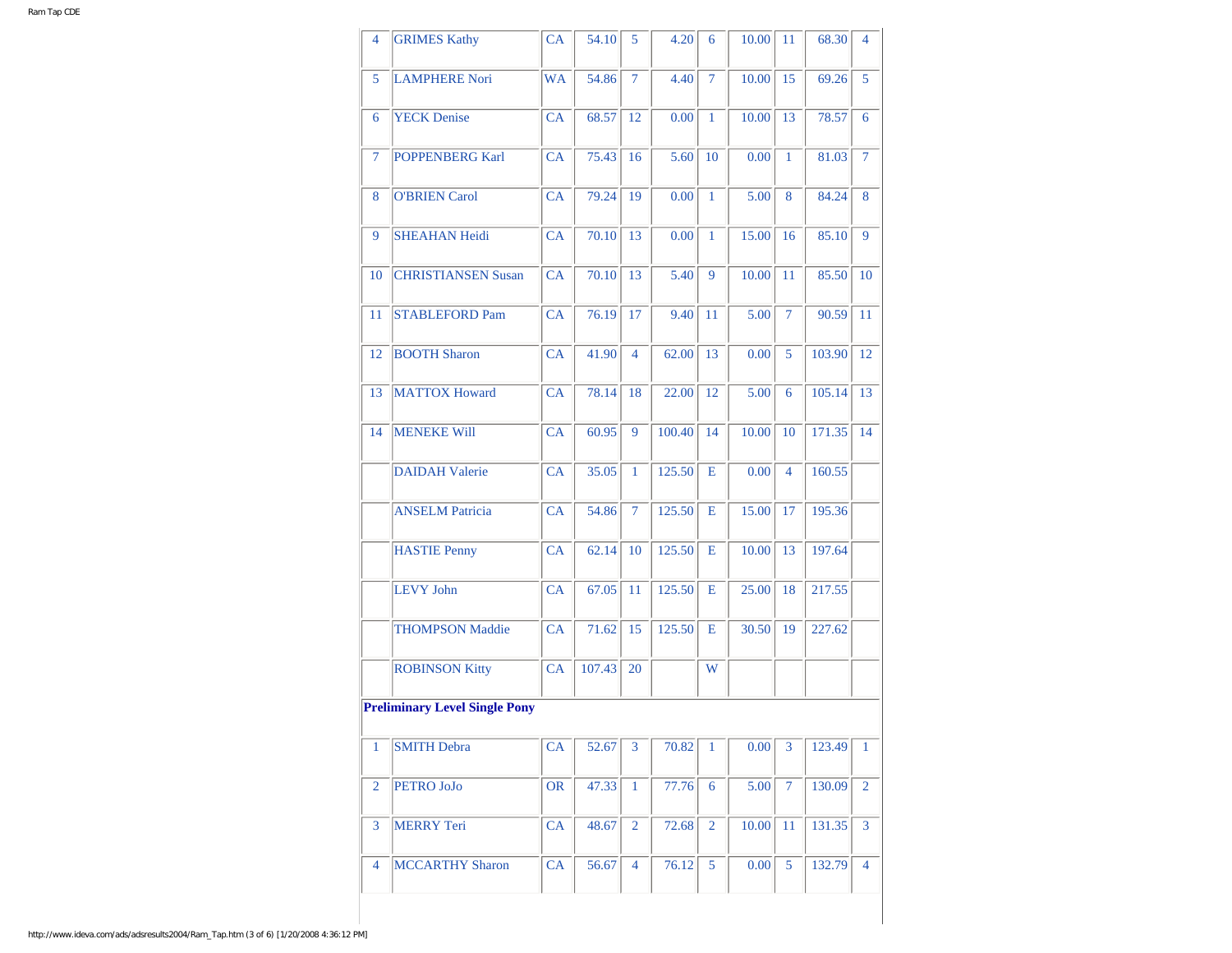| 5              | <b>PATTERSON Marcia</b>               | CA        | 71.33 | 10             | 75.74  | 3              | 0.00  | 4              | 147.07 | 5              |
|----------------|---------------------------------------|-----------|-------|----------------|--------|----------------|-------|----------------|--------|----------------|
| 6              | <b>HOWARD JoDee</b>                   | <b>CA</b> | 59.33 | 5              | 79.78  | $\tau$         | 10.00 | 10             | 149.11 | 6              |
| 7              | <b>WILKIE Tasha</b>                   | <b>CA</b> | 62.67 | $\overline{7}$ | 90.03  | 11             | 0.00  | $\mathbf{1}$   | 152.70 | $\tau$         |
| 8              | <b>MEANS Beverly</b>                  | <b>CA</b> | 73.33 | 11             | 76.00  | $\overline{4}$ | 5.00  | 8              | 154.33 | 8              |
| 9              | <b>NICELY Penny</b>                   | NV        | 67.00 | 8              | 89.66  | 10             | 0.00  | $\overline{2}$ | 156.66 | 9              |
| 10             | <b>GAROFALO Pam</b>                   | CA        | 70.67 | 9              | 81.86  | 8              | 5.00  | 9              | 157.53 | 10             |
| 11             | <b>SCHUMAKER Dave</b>                 | CA        | 60.00 | 6              | 87.19  | 9              | 15.00 | 12             | 162.19 | 11             |
| 12             | <b>WING Colleen</b>                   | CA        | 73.67 | 12             | 110.74 | 12             | 0.00  | 6              | 184.41 | 12             |
|                | <b>Preliminary Level Pair Pony</b>    |           |       |                |        |                |       |                |        |                |
| 1              | <b>MANSUR Ray</b>                     | <b>CA</b> | 69.33 | 1              | 69.35  | 1              | 10.00 | 1              | 148.68 | $\mathbf{1}$   |
|                | <b>Preliminary Level Single Horse</b> |           |       |                |        |                |       |                |        |                |
| 1              | <b>BERNDL</b> Leslie                  | CA        | 46.33 | 3              | 59.96  | 1              | 0.00  | 1              | 106.29 | 1              |
| $\overline{2}$ | <b>GEHRIG Tera</b>                    | CA        | 36.00 | 1              | 67.05  | 3              | 10.00 | 9              | 113.05 | $\overline{2}$ |
| 3              | <b>PHILLIPS Sallie</b>                | <b>CA</b> | 47.33 | $\overline{4}$ | 67.06  | 4              | 10.00 | 8              | 124.39 | 3              |
| 4              | <b>GASPAR Matt</b>                    | CA        | 63.00 | $\overline{7}$ | 60.62  | $\overline{2}$ | 5.00  | 3              | 128.62 | $\overline{4}$ |
| 5              | <b>CONWAY Patricia</b>                | AZ        | 54.67 | 5              | 69.34  | 5              | 5.00  | $\overline{4}$ | 129.01 | 5              |
| 6              | <b>SUBLETT Bonnie</b>                 | CA        | 72.00 | 11             | 83.79  | 6              | 5.00  | $\overline{2}$ | 160.79 | 6              |
| $\tau$         | <b>DURDAN</b> Lei                     | <b>OR</b> | 43.00 | $\overline{2}$ | 120.33 | 9              | 5.00  | 5              | 168.33 | $\overline{7}$ |
| 8              | <b>BROOKS</b> Corie                   | CA        | 70.33 | 10             | 91.44  | 7              | 10.00 | 7              | 171.77 | 8              |
| 9              | <b>CASTANG Susan</b>                  | CA        | 56.67 | 6              | 114.77 | 8              | 9.00  | 6              | 180.44 | 9              |
|                | <b>MEEK Barbara</b>                   | CA        | 65.00 | 8              | 134.09 | 10             | 31.50 | 10             | 230.59 | 10             |
| 10             |                                       |           |       |                |        |                |       |                |        |                |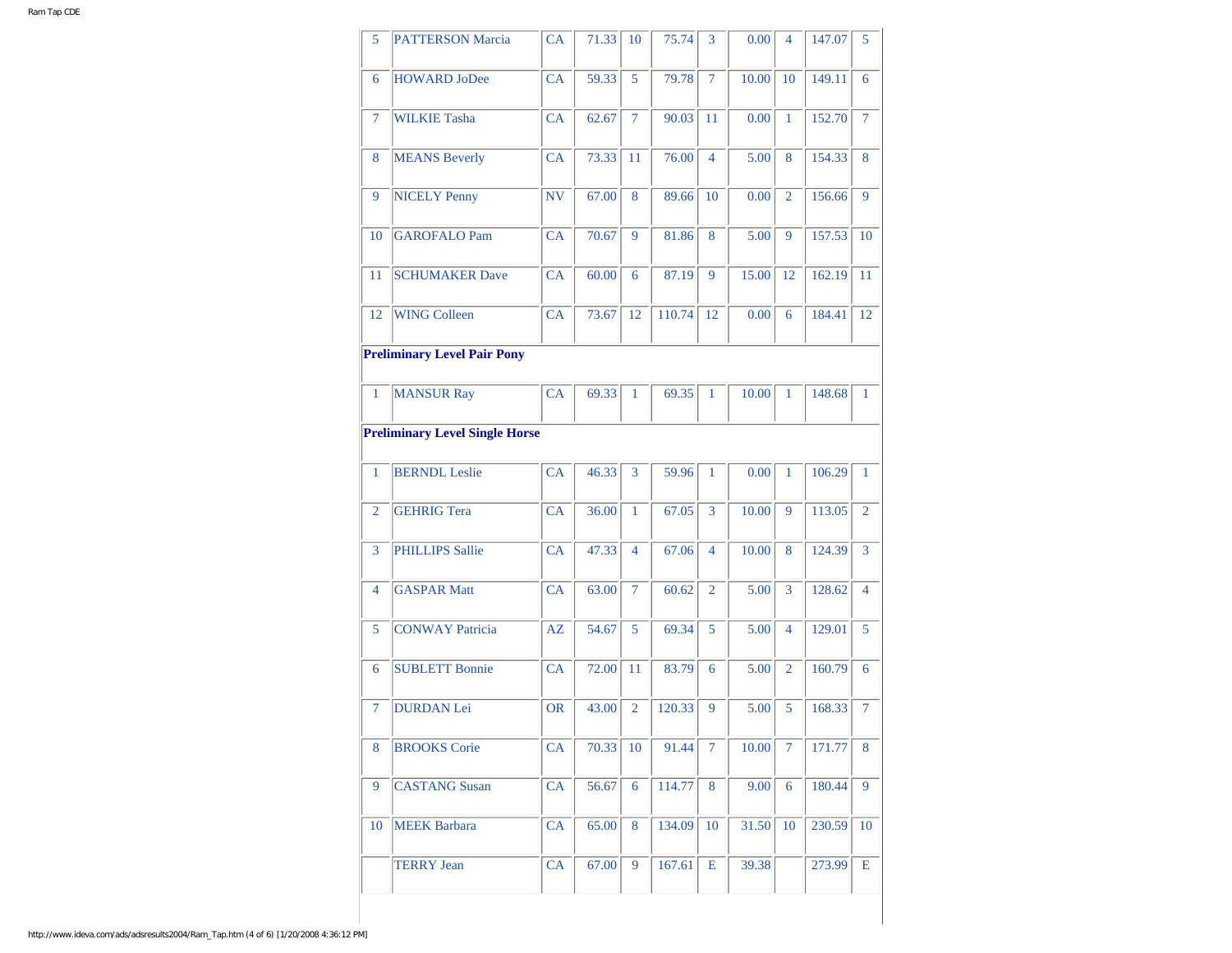|                | <b>Intermediate Level Single Pony</b> |           |       |                |        |                          |       |                |        |                |
|----------------|---------------------------------------|-----------|-------|----------------|--------|--------------------------|-------|----------------|--------|----------------|
| 1              | <b>GIBSON Alexander</b>               | CA        | 51.20 | $\overline{2}$ | 64.40  | 1                        | 0.00  | $\mathbf{1}$   | 115.60 | 1              |
| $\overline{2}$ | <b>RIPLE Cathy</b>                    | CA        | 43.31 | $\mathbf{1}$   | 73.52  | 5                        | 0.00  | $\overline{2}$ | 116.83 | $\overline{2}$ |
| 3              | <b>STEVENS Merrie Morgan</b>          | CA        | 53.33 | 3              | 69.58  | 3                        | 7.00  | $\overline{4}$ | 129.91 | $\overline{3}$ |
| 4              | <b>BENBROOK Ally</b>                  | CA        | 55.68 | $\overline{4}$ | 66.45  | $\overline{2}$           | 10.00 | 5              | 132.13 | $\overline{4}$ |
| 5              | <b>GEARHART Richard</b>               | CA        | 59.52 | 5              | 71.86  | $\overline{4}$           | 5.00  | 3              | 136.38 | 5              |
|                | <b>Intermediate Level Horse</b>       |           |       |                |        |                          |       |                |        |                |
| 1              | <b>WARREN-POND Jill</b>               | CA        | 53.97 | $\overline{4}$ | 62.71  | $\overline{2}$           | 5.00  | $\overline{2}$ | 121.68 | $\mathbf{1}$   |
| $\overline{2}$ | <b>MCPHERSON Ronda</b>                | CA        | 48.21 | $\overline{2}$ | 62.16  | 1                        | 15.00 | 5              | 125.37 | $\overline{2}$ |
| 3              | <b>HAGBERG</b> Gene                   | CA        | 60.59 | 5              | 66.67  | 3                        | 0.00  | $\mathbf{1}$   | 127.26 | 3              |
| 4              | <b>ATONNA Mary Jane</b>               | AZ        | 68.05 | 6              | 67.61  | 5                        | 5.00  | $\overline{3}$ | 140.66 | $\overline{4}$ |
| 5              | <b>DAVIS Eileen</b>                   | AZ        | 74.45 | $\overline{7}$ | 71.52  | 6                        | 10.00 | $\overline{4}$ | 155.97 | 5              |
| 6              | <b>GWARTZ Brian</b>                   | CA        | 79.15 | 8              | 67.06  | $\overline{\mathcal{A}}$ | 32.00 | 6              | 178.21 | 6              |
| $\tau$         | <b>MCCLURE Ann</b>                    | CA        | 49.07 | 3              | 110.67 | 8                        | 40.50 | $\overline{7}$ | 200.24 | $\overline{7}$ |
|                | <b>GORDON Pam</b>                     | <b>CA</b> | 41.60 | 1              | 95.51  | $\overline{7}$           | W     |                | 137.11 |                |

amm **Committee Constitution of BUNETIC COMP** 

ADS Favorites: Competition Results -

**THE AMERICAN DRIVING SOCIETY 2324 Clark Rd. Lapeer, MI 48445 (810) 664-8666 FAX (810) 664-2405**